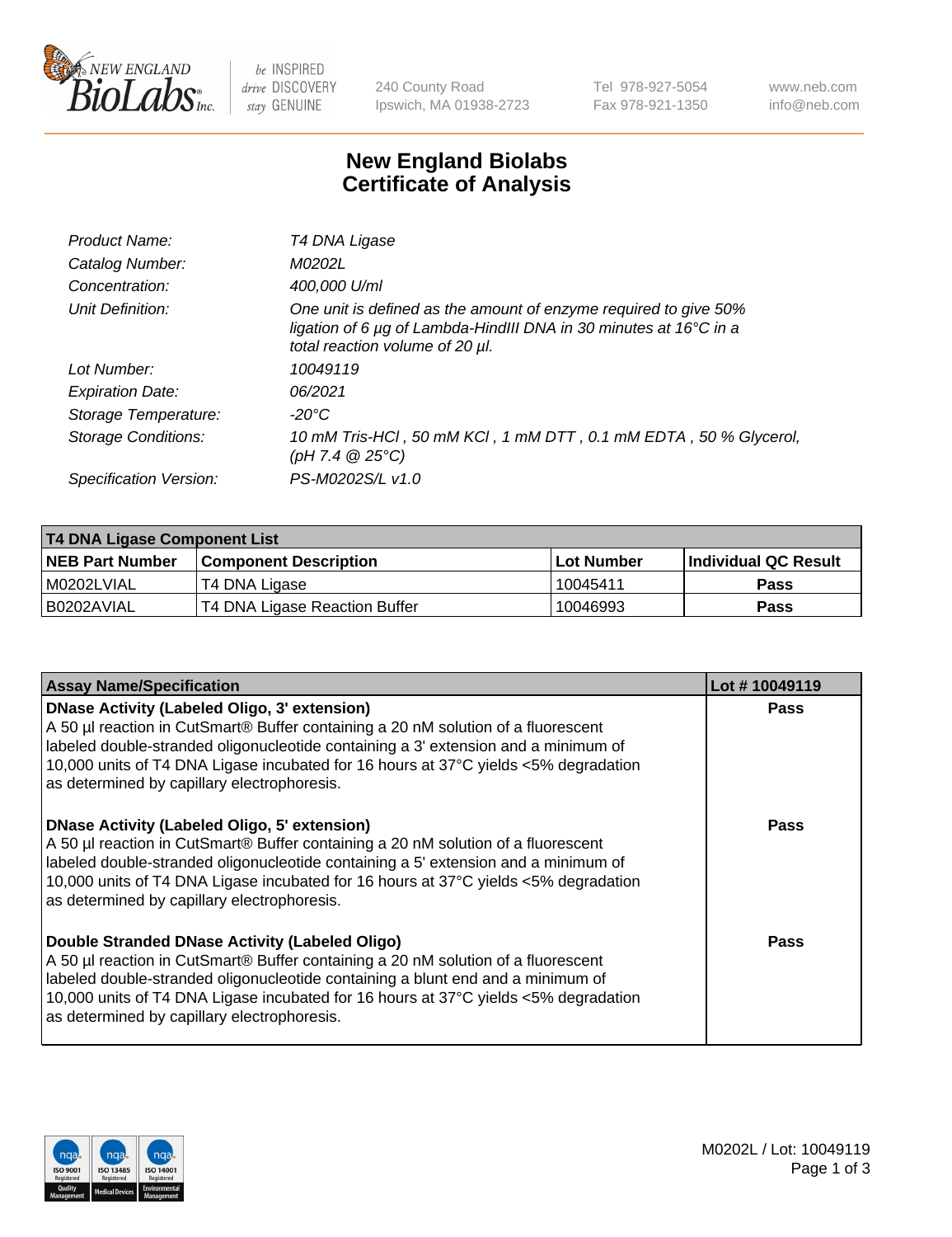

be INSPIRED drive DISCOVERY stay GENUINE

240 County Road Ipswich, MA 01938-2723 Tel 978-927-5054 Fax 978-921-1350

www.neb.com info@neb.com

| <b>Assay Name/Specification</b>                                                                                                                                                                                                                                                                                                                                                                                    | Lot #10049119 |
|--------------------------------------------------------------------------------------------------------------------------------------------------------------------------------------------------------------------------------------------------------------------------------------------------------------------------------------------------------------------------------------------------------------------|---------------|
| <b>Endonuclease Activity (Nicking)</b><br>A 50 µl reaction in NEBuffer 1 containing 1 µg of supercoiled PhiX174 DNA and a<br>minimum of 2000 units of T4 DNA Ligase incubated for 4 hours at 37°C results in <10%<br>conversion to the nicked form as determined by agarose gel electrophoresis.                                                                                                                   | <b>Pass</b>   |
| <b>Exonuclease Activity (Radioactivity Release)</b><br>A 50 µl reaction in NEBuffer 1 containing 1 µg of a mixture of single and<br>double-stranded [3H] E. coli DNA and a minimum of 2000 units of T4 DNA Ligase<br>incubated for 4 hours at 37°C releases <0.1% of the total radioactivity.                                                                                                                      | <b>Pass</b>   |
| <b>Ligation and Recutting (Terminal Integrity, Digested DNA)</b><br>A 20 µl reaction in 1X T4 DNA Ligase Reaction Buffer containing 2 µg of Lambda<br>DNA-HindIII Digest and a minimum of 4000 units of T4 DNA Ligase incubated for 16<br>hours at 37°C results in >95% ligation of the DNA fragments as determined by agarose<br>gel electrophoresis. Of these ligated fragments, >95% can be recut with HindIII. | <b>Pass</b>   |
| <b>Non-Specific DNase Activity (16 Hour)</b><br>A 50 µl reaction in NEBuffer 1 containing 1 µg of CIP-treated Lambda-HindIII DNA and<br>a minimum of 2000 units of T4 DNA Ligase incubated for 16 hours at 37°C results in a<br>DNA pattern free of detectable nuclease degradation as determined by agarose gel<br>electrophoresis.                                                                               | <b>Pass</b>   |
| <b>Protein Concentration (A280)</b><br>The concentration of T4 DNA Ligase is 0.4 mg/ml +/- 10% as determined by UV<br>absorption at 280 nm. Protein concentration is determined by the Pace method using<br>the extinction coefficient of 57,675 and molecular weight of 55,292 daltons for T4<br>DNA Ligase (Pace, C.N. et al. (1995) Protein Sci., 4, 2411-2423).                                                | <b>Pass</b>   |
| <b>Protein Purity Assay (SDS-PAGE)</b><br>T4 DNA Ligase is ≥ 95% pure as determined by SDS-PAGE analysis using Coomassie Blue<br>detection.                                                                                                                                                                                                                                                                        | <b>Pass</b>   |
| qPCR DNA Contamination (E. coli Genomic)<br>A minimum of 2000 units of T4 DNA Ligase is screened for the presence of E. coli<br>genomic DNA using SYBR® Green qPCR with primers specific for the E. coli 16S rRNA<br>locus. Results are quantified using a standard curve generated from purified E. coli<br>genomic DNA. The measured level of E. coli genomic DNA contamination is ≤ 1 E. coli<br>genome.        | Pass          |
| <b>RNase Activity (Extended Digestion)</b><br>A 10 µl reaction in NEBuffer 4 containing 40 ng of a 300 base single-stranded RNA<br>and a minimum of 1 µl of T4 DNA Ligase is incubated at 37°C. After incubation for 16<br>hours, >90% of the substrate RNA remains intact as determined by gel electrophoresis                                                                                                    | <b>Pass</b>   |